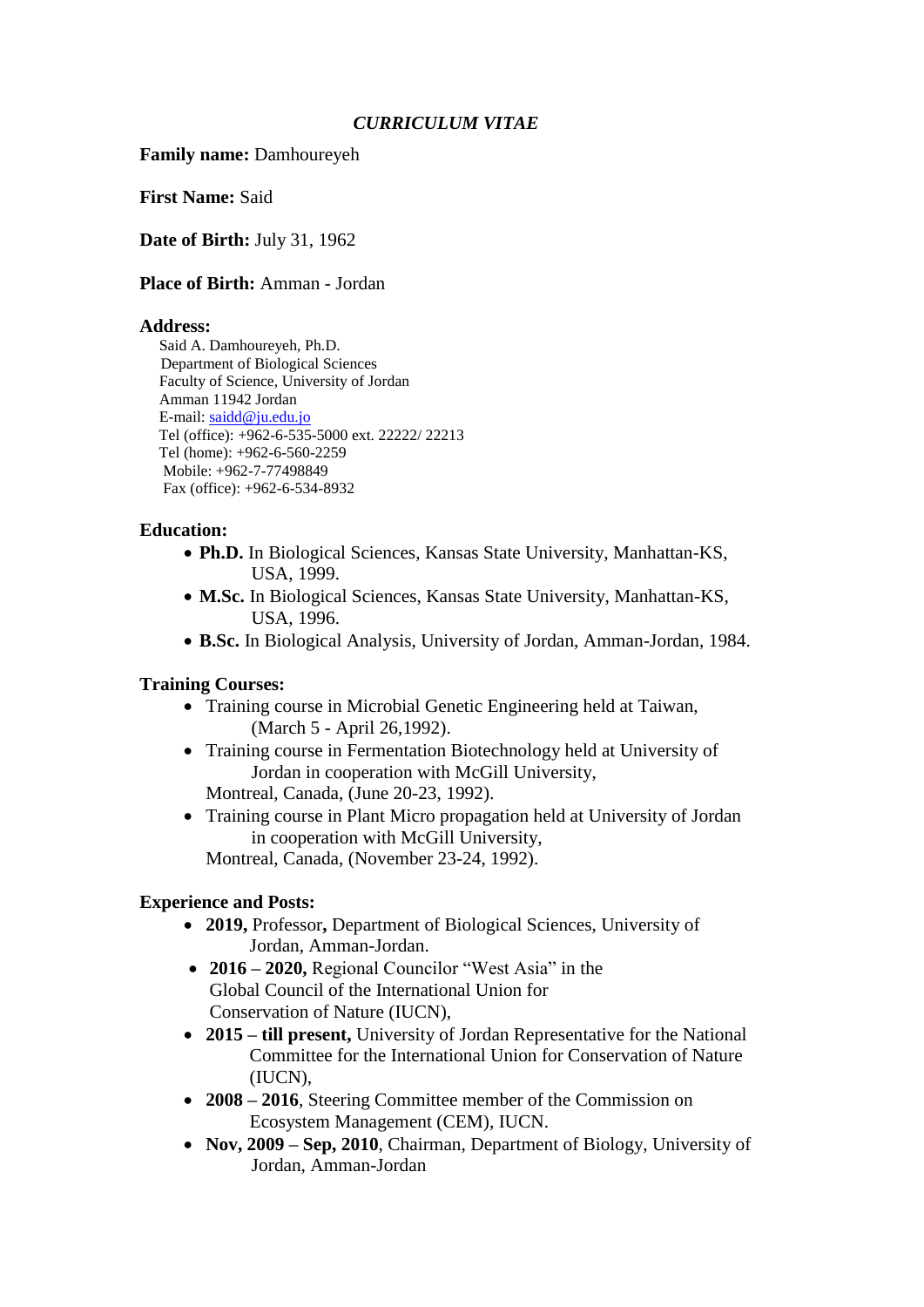- **PADI** open water SCUBA diver, 2009.
- **Sep, 2008 – Nov, 2009**, Director, Marine Science Station, University of Jordan, Aqaba-Jordan
- **2008**, Associate Professor, Department of Biology, University of Jordan, Amman-Jordan.
- **Sep, 2005 – Sep, 2007**, Chairman, Department of Biology, University of Jordan, Amman-Jordan.
- **1999 -2007**, Assistant Professor, Department of Biology, University of Jordan, Amman-Jordan.
	- o **Courses taught:** 
		- General Biology (BIOL 0304101)
		- General Biology (BIOL 0304102)
		- General Biology Lab. (BIOL 0304111)
		- Vascular Plants (BIOL 0304252)
		- General Ecology (BIOL 0334471)
		- Marine Biology (BIOL 0304472)
		- Ecosystems (BIOL 0304772)
		- Plant Ecology (BIOL0304971)
		- Environmental Management (BIOL 0304773)
- **1999** (Jun, 21 Aug, 21) Lecturer, Department of Biology, University of Jordan, Amman-Jordan.
- **1994 - 1999**. Teaching Assistant, Department of Biology, Kansas State University, Manhattan-KS, USA.
- **1984-1994**. Laboratory Supervisor, Department of Biology, University of Jordan, Amman-Jordan.

#### **Honors, Awards and Activities:**

- Fulbright Alumni Development Award, 2001, Visited Konza Prairie Biological Station, Kansas, USA.
- . Konza Prairie Research Natural Area Service Activities, 1994 1999. (Code Orange burn crewmember, bison roundup crew member, visitor's day volunteer).
- Fulbright Scholarship to Pursue my Graduate Studies, 1994.

#### **Research Interest:**

My major research interest is the effects of herbivory on vegetation, mainly at the population level. My doctorate research focused on the regrowth dynamics and population abundances of some selected tallgrass prairie plant species (forbs and grasses) in response to bison grazing. I'm involved in a research project to study the effects of grazing by different echinoids on marine algae. Recently, I'm involved in a research project about aquaculture. Moreover, I'm interested in studying the effects of grazing on the marginal rangelands and how it might affect these systems regarding desertification. Studying and conducting ecological surveys and vegetation analysis of different Biogeographical regions in Jordan. *Currently, I am involved in ecological research with a group of researchers from Karachi University (2013 till present) conducting joint ecological research at different regions in the Sindhi area, Pakistan.*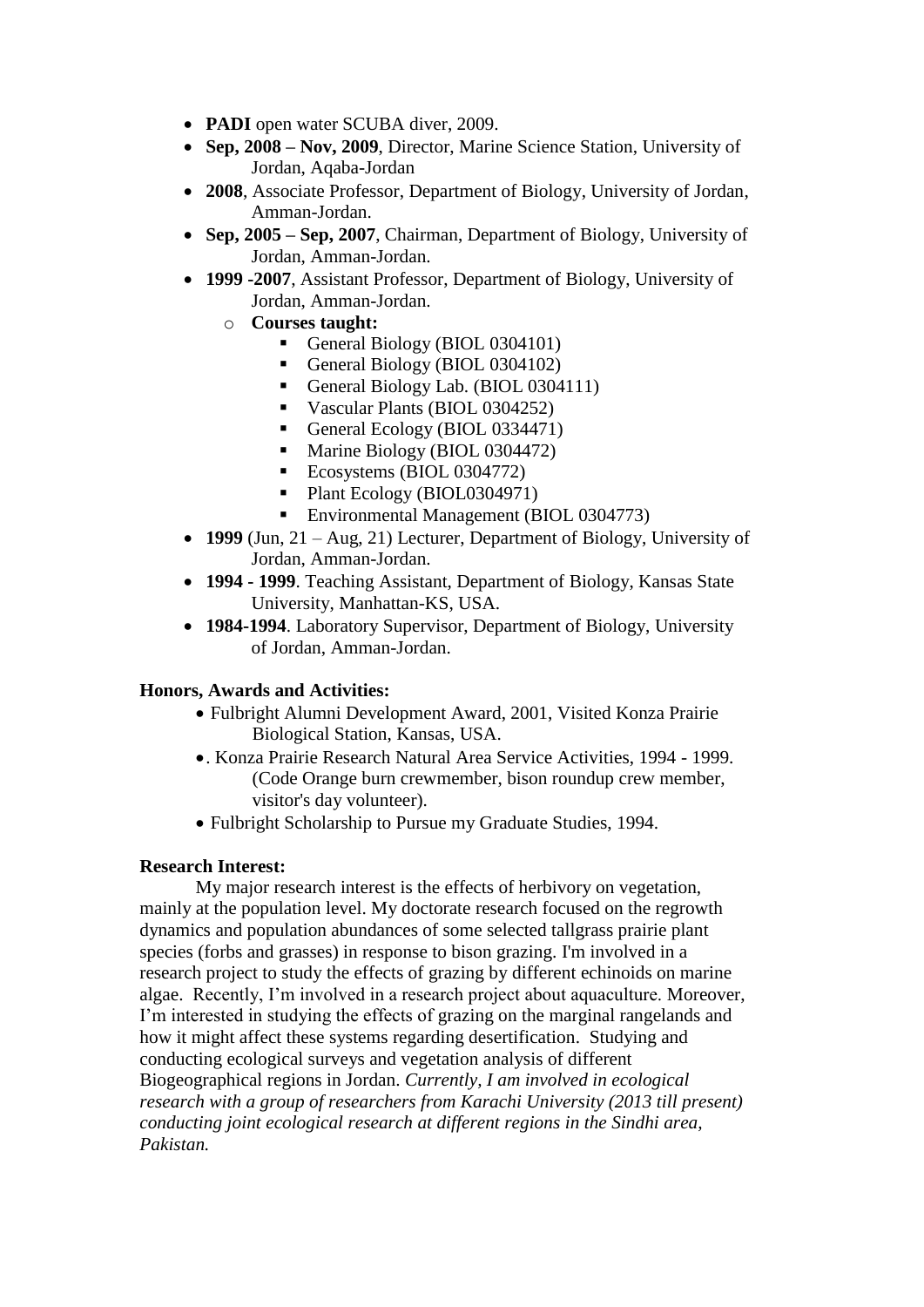I spent 2 sabbatical leaves doing research in a semi-arid site at the northern part of Jordan in Al-Mafraq region regarding plant population dynamics and phytosociological studies in 2014/ 2015 and 2017/ 2018.

### **Participation in Biodiversity Projects:**

- Team, member in the National Project "Medicinal and Herbal Plants of the Mediterranean Region of Jordan", 2007 – 2008.
- University of Jordan Representative for the National Committee for the Biodiversity Strategy and Action Plan, 2002 - 2010.
- University of Jordan Representative for the National Committee for the International Union for Conservation of Nature (IUCN), 1999 - 2012.
- Jesus Christ Baptism Site Management Plan Preparation. 2000 2001.Team Member. Ministry of Tourism and Antiquities, Amman, Jordan.
- University of Jordan Representative for the Steering Committee for the Preparation of the Biodiversity Strategy and Action Plan for Jordan, 2000 - 2001.

### **Publications:**

### **1 - Thesis / Dissertation:**

- Variation in Grazing Tolerance Among Three Tallgrass Prairie Plants, Kansas State University, Manhattan, KS. 1999. Ph.D. Dissertation, 132pp.
- Effects of Bison and Cattle Grazing on Growth, Biomass Allocation and Reproduction of Five Tallgrass Prairie Forbs, Kansas State University, Manhattan, KS. 1996. MS Thesis, 45pp.

#### **2 - Articles in Refereed Journals:**

- Abu Dieyeh, M., M. Zalloum, and S. **Damhoureyeh**. **2019**. Indigenous rhizobacteria from arid land soil for growth promoting and suppressing Fusarium oxysporum in tomato. *PloS One, Submitted.*
- **Damhoureyeh, S. A***.* **2019**. Phytosociological studies of selected semiarid sites in Al-Mafraq, Jordan. *The Journal of Animal and Plant Sciences, 29(3): 819-824.*
- **Damhoureyeh, S. A***.* **2017**. Effects of simulated grazing (clipping) on plant population responses and resource allocation patterns in semi-arid environment. *Pak. J. Bot., 49(3):981-986.*
- **Damhoureyeh, S. A.** and S. A. Ghalib**. 2014**. An Overview of status and distribution of mangroves forests and their wildlife in Sindh. *Canadian Journal of Pure and Applied Sciences, 8(3): 3051-3055.*
- Ghalib, S., S. Hussain, M. Khan, **S. Damhoureyeh,** A. Zehra, F. Fatima, B. Hussain, S. Siddiqui, D. Shakeel, F. Tabassum, N. Samreen, A. Khan, T. Jabeen, M. Hashimi, and S. Hasnain. **201**3. An Overview of Occurrence, Distribution, and Status of the Birds of Khirthar Protected Area Complex (KPAC), Sindh. *Canadian Journal of Pure and Applied Sciences, 7(3): 2515- 2532.*
- Al-Bakri, J., D. Al-Eisawi, **S. Damhoureyeh,** and S. Oran. **2011**. GISbased Analysis of Spatial Distribution of Medicinal and Herbal Plants in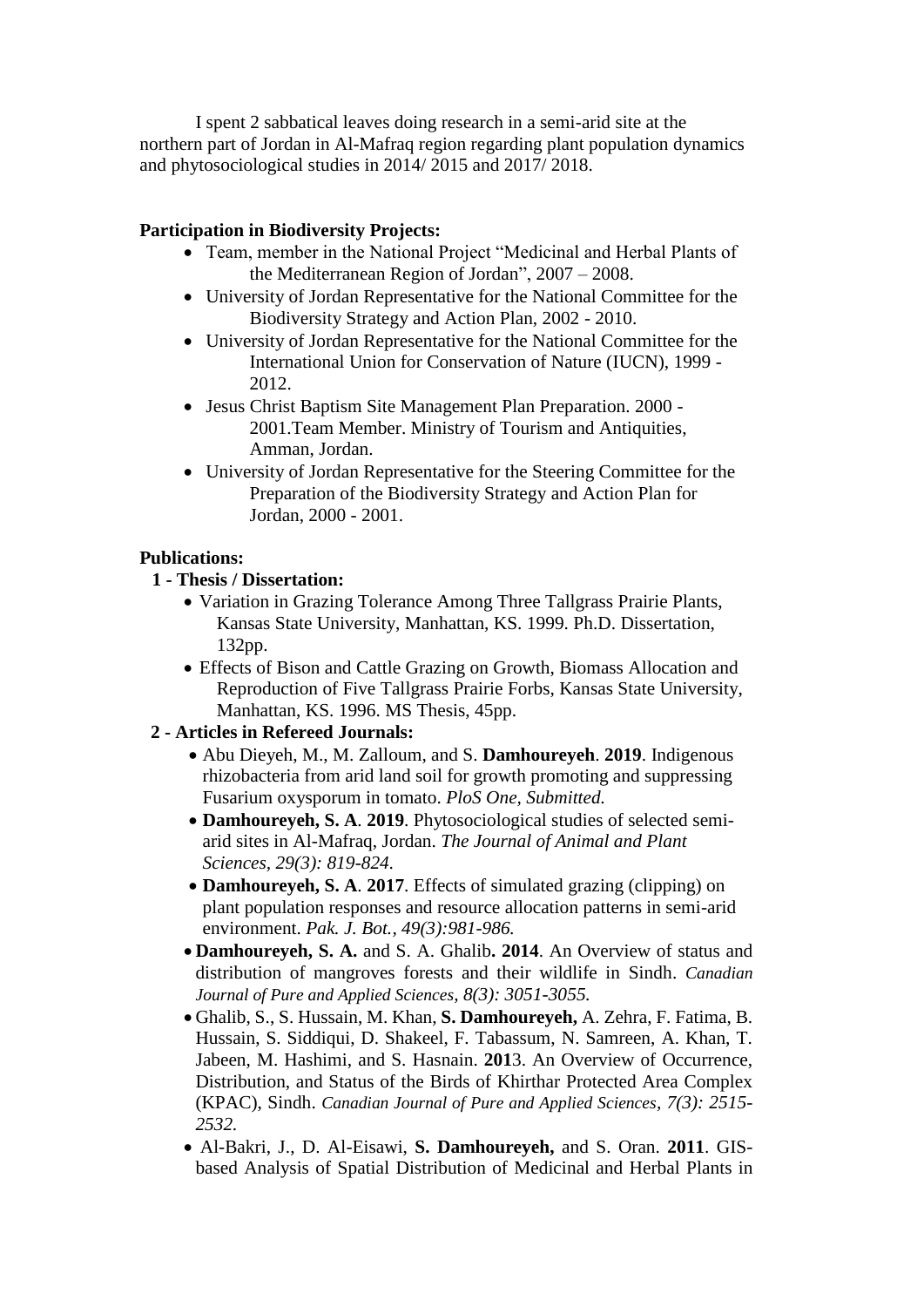Arid and Semiarid Zones in the Northwest of Jordan. *Annals of Arid Zone, 50(2): 99-115.*

- **Damhoureyeh, S**., A. Disi, I. Al-Khader, M. Abu-Dieyeh. **2011**. Development of a Zoning Management Plan for Petra Archaeological Park (PAP), Jordan. *Natural Science, 3(12): 1040-1049.*
- Rasheed, M., T. Al-Najjar, and S. **Damhoureyeh**. **2011**. Distribution of Pigments in Reef Sediments, Contribution of Phytoplankton to Organic Matter Budget in Coral Reef. *Natural Science, 3(5): 344-350.*
- **Damhoureyeh**, S., M.Qarqaz, , M. Abu Baker, N. Himdan, E. Eid, and Z. Amr. **2009**. Reptiles and Amphibians in Dibbeen Nature Reserve, Jordan. *Vertebrate Zoology , 59: 169 – 177.*
- Al-Hmoud, A., M. Janaydeh, S. **Damhoureyeh** and F. Khoury. **2007**. Inter-locality Variation in the Reproductive Ecology of the Linnet, *Carduelis cannabina*, in Jordan. *Zoology in the Middle East, 42: 47-58.*
- Zibdeh, M. Kh. and S. A. **Damhoureyeh**, and M. I. Badran**. 2007**. Temporal variations in coral reef health at a coastal industrial site on the Gulf of Aqaba, the Red Sea. *Oceanologia, 49(4):565-578.*
- **Damhoureyeh**, S. A. **2007**. Herbaceous Vegetation Cover Analysis of Selected Sites in Jordan. *Dirasat, 34(1): 34-42. Scientific Note.*
- Jabarin A. S. and S. A. **Damhoureyeh**, **2006**. Estimating the Recreational Benefits of Dibeen National Park in Jordan using Contingent Valuation and Travel Cost Methods. *Pakistan Journal of Biological Sciences, 9 (12):2198-2206.*
- Zibdeh, M. Kh. and S. A. **Damhoureyeh**. **2006**. Spatial and Temporal Distribution of Macroalgae along the Jordanian Coast of Gulf of Aqaba, Red Sea. *Dirasat, 33(1): 35-48.*
- **Damhoureyeh,** S. A., A. M. Disi, I. A. Al-Khader, and Sh. Al-Jboor.**2004**. The Azraq Oasis: Biodiversity, Threats and Conservation. *Annals of Arid Zone, 43(3+4): 317-334.*
- Disi A. M., S. A. **Damhoureyeh**, I. A. Al-Khader, and Sh. Al-Jboor.**2004**. The Badia of Jordan: Biodiversity, Threats and Conservation. *Annals of Arid Zone, 43(3+4): 293-316.*
- **Damhoureyeh**, S. A. and I. Al- Khader. **2003**. Vegetation Ecology and Management of Jesus Christ Baptism Site. *Dirasat, 30(2):230-240.*
- **Damhoureyeh**, S.A. and D.C. Hartnett. **2002**. Variation in grazing tolerance among three tallgrass prairie plant species. *Amer. J. Botany*, 89(10): 1634-1643.
- **Damhoureyeh**, S. A. and D. C. Hartnett. **1997**. Effects of bison and cattle on growth, reproduction and abundance of five tallgrass prairie forbs. *Amer. J. Botany*, 84(12): 1719-1728.

# **3 - Reports:**

- **Team Member**. **2001**. Jesus Christ Baptism Site Management Plan, Ministry of Tourism and Antiquities, Amman, Jordan.
- Disi A. M., S. A. **Damhoureyeh**, I. A. Al-Khader, and Sh. Al-Jboor.**2004**. Conserving Biodiversity in the Badia Region: Jordan. *Sharing Innovative Experiences:* Examples of the Successful Conservation and Sustainable Use of Dryland Biodiversity*,* 9: 29-34. UNDP.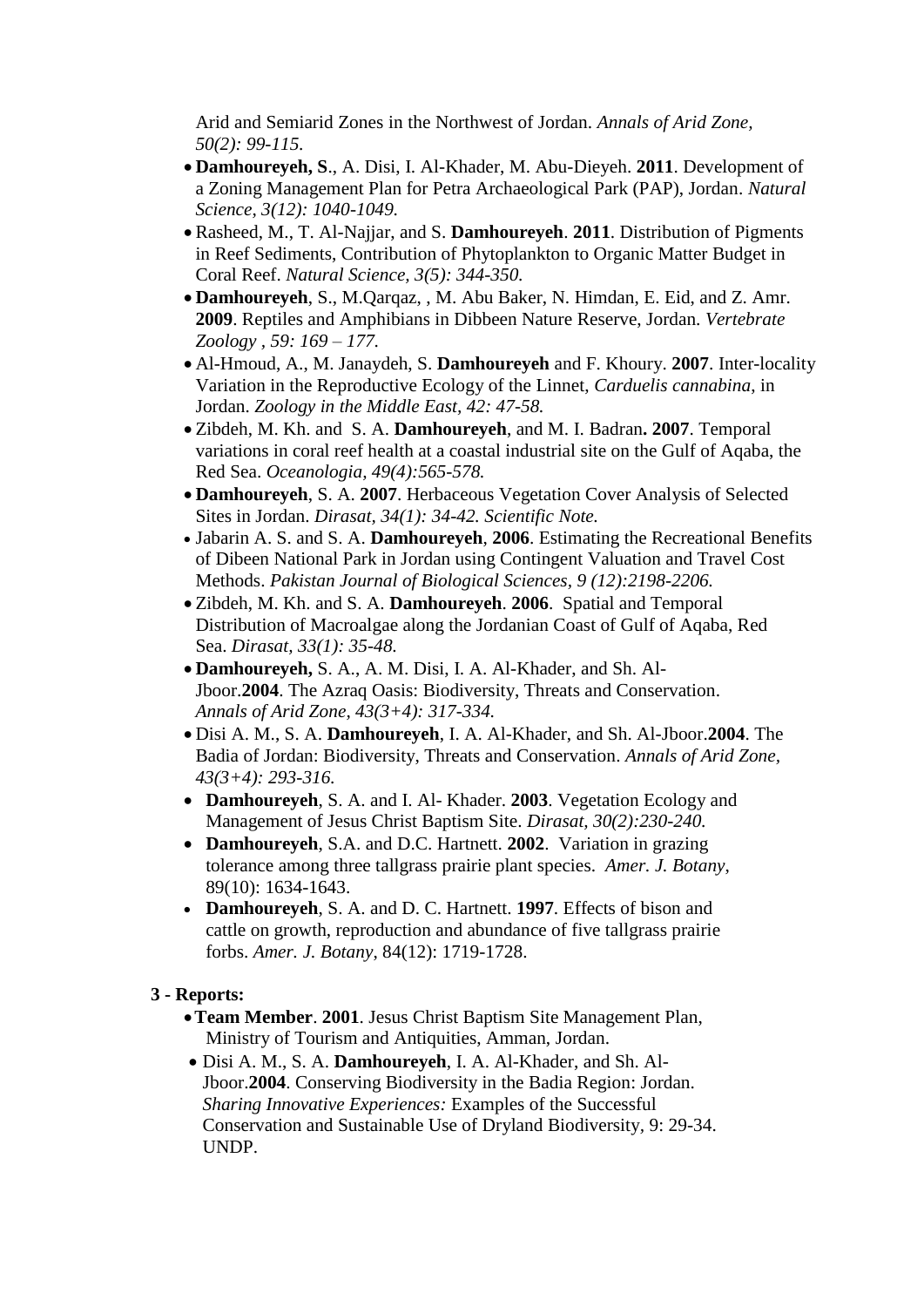#### **Research Activities**

- Sustainable and Profitable Aquaculture of Giant Clam (*Tridacna spp.*) in the Jordanian Sector of the Gulf of Aqaba (Red Sea). A Joint Research between the University of Jordan and the Marine Science Station (Drs. M. Zibdeh, Badran, and Rasheed), Aqaba. Supported by the Scientific Research Fund, Ministry of Higher Education.
- Assessment of Grazers and Grazing Control on Algal Communities along the Jordanian Coast of the Gulf of Aqaba. A Joint Research between the University of Jordan and the Marine Science Station (Dr. M. Zibdeh), Aqaba. Supported by the Academic Research Deanship, University of Jordan.

# **Presentations and Posters:**

- IUCN global council meeting, Gland, Switzerland, April 2019.
- Erasmus plus Credit Mobility Fund, Estonian University of Life Science, Climate Change in Jordan. **2018.**
- The World Forum on Ecosystem Governance. Beijing, **2015**.
- The Second International Forum of the Ouranic Botanic Garden, Commission on Ecosystem Management (CEM) and Quranic Botanic Garden (QBG), Doha, Qatar, April, **2014**.
- Communities and Ecosystems in Transitions, McCall, ID, USA, Sep., **2011**.
- Integration of Ecosystem Based Management Principles into river Basin and Mangrove Management Plans, Nadi, Fiji, March, **2011**.
- New Learning for Sustainability in the Arab Region, Bibliotheca Alexandria, Alexandria – Egypt, 30 Aug. – 1 Sep., **2007**.
- **Damhoureyeh**, S. A. **2004**. The Azraq Oasis: A Success Story. 3rd IUCN World Conservation Congress, Bangkok, Thailand.
- **Damhoureyeh,** S. A. and I. Al- Khader. **2001**. Vegetation Analysis of Jesus Christ Baptism Site. Jordanian Conference of Biological and Medical Laboratory Sciences. (Poster).
- **Damhoureyeh**, S. A\*. and D. C. Hartnett. **1998**. Variation in grazing tolerance among three tallgrass prairie plant species. 10th annual Konza Prairie LTER workshop. (Presentation).

# **Conferences and Workshops:**

- UN Biodiversity meetings, CBD, COP, Sharm El-Shaikh, Egypt, 11, 2018.
- World Leaders' Conservation Forum, Jeju, Korea 10, 2018 and IUCN Global Council meeting 10, 2018.
- IUCN Global Council meetings, semi-annual (2016-2020).
- CEM IUCN steering committee meeting, Jordan 2018.
- First regional biodiversity forum, Abu Dhabi, UAE, 2018.
- WCPA IUCN steering committee meeting, Lebanon, 2018,
- First meeting to prepare for the Cop CBD meeting and Biodiversity forum, Lebanon, 2017.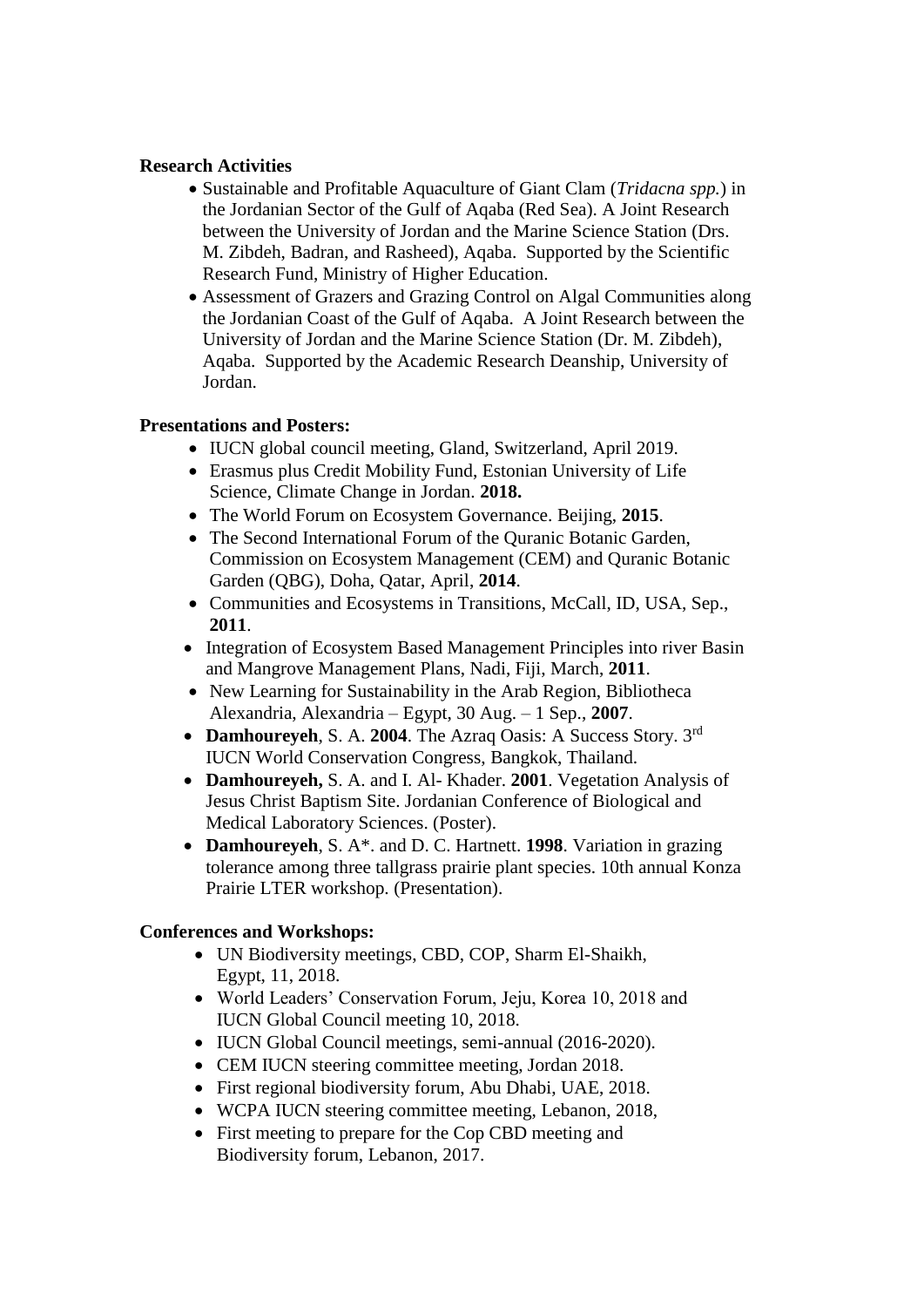- IUCN World Conservation Congress and the Annual meeting of the Steering Committee of the Commission on Ecosystem Management (CEM), Honolulu, USA, Sep, 2016.
- Annual meeting of the Steering Committee of the Commission on Ecosystem Management (CEM), Santo Domingo, Dominican Republic, March, 2016.
- Annual meeting of the Steering Committee of the Commission on Ecosystem Management (CEM), and the First World Forum on Ecosystem Governance (WFEG), Beijing, China, Oct., 2015
- Annual meeting of the Steering Committee of the Commission on Ecosystem Management (CEM), San Jose, Costa Rica, April, 2015.
- Annual meeting of the Steering Committee of the Commission on Ecosystem Management (CEM), Raratonga, Cook Islands, Oct., 2014.
- Annual meeting of the Steering Committee of the Commission on Ecosystem Management (CEM), Doha, Qatar, April., 2014.
- Annual meeting of the Steering Committee of the Commission on Ecosystem Management (CEM), Nairobi, Kenya, Sept., 2013.
- Annual meeting of the Steering Committee of the Commission on Ecosystem Management (CEM), Gland, Switzerland, April, 2013.
- IUCN World Conservation Congress and the Annual meeting of the Steering Committee of the Commission on Ecosystem Management (CEM), Jeju, South Korea, Sep, 2012.
- Annual meeting of the Steering Committee of the Commission on Ecosystem Management (CEM), Salta, Argentine, March, 2012.
- Annual meeting of the Steering Committee of the Commission on Ecosystem Management (CEM), Moscow, ID, USA, Sep, 2011.
- Annual meeting of the Steering Committee of the Commission on Ecosystem Management (CEM), Suva, Fiji, Feb, 2011.
- Annual meeting of the Steering Committee of the Commission on Ecosystem Management (CEM), Amsterdam, Netherlands, Sep, 2010.
- Annual meeting of the Steering Committee of the Commission on Ecosystem Management (CEM), Bissau, Guinea-Bissau, April, 2010.
- Annual meeting of the Steering Committee of the Commission on Ecosystem Management (CEM), Hustai National Park, Mongolia, Sep, 2009.
- $\bullet$  IUCN World Conservation Congress,  $5 15$  Oct, 2008. Barcelona, Spain.
- IUCN Mediterranean Members Meeting, 5 8 Sep., 2007. Malaga Spain.
- IUCN/WESCANA Sixth Regional Conservation Forum, 22 26 May, 2007. Tehran - IR Iran.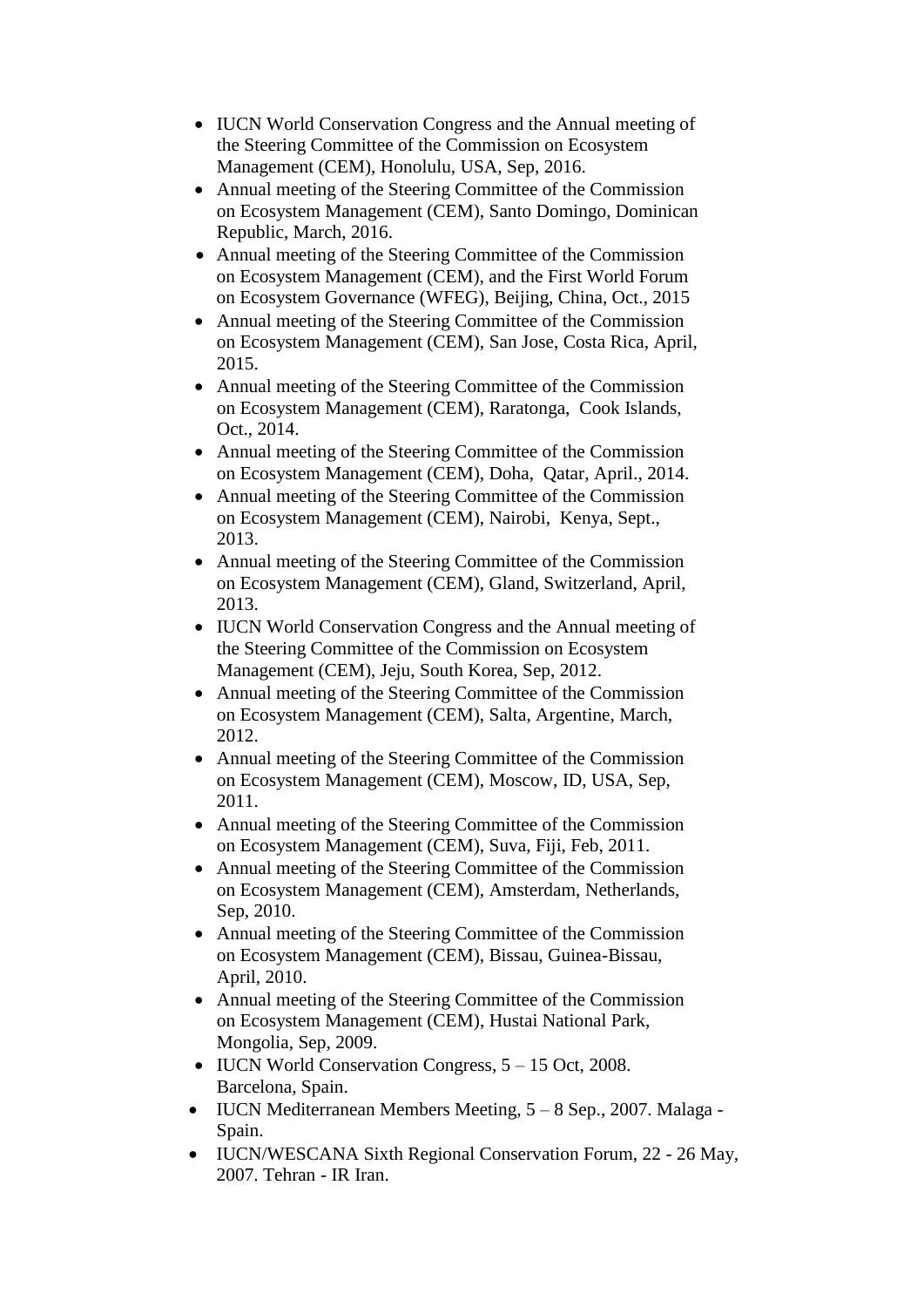- Workshop on Arab Botanical Gardens sponsored by The Royal Botanical Garden, April, 2007, Amman - Jordan.
- Workshop on How to enhance collaboration between Jordan Universities and the Marine Science Station, Nov., 2006, Aqaba - Jordan.
- Training Trainers for Tempus, 26, June 9, July 2005, University of Jordan, Amman – Jordan.
- National Biodiversity Experts Meeting. Ministry of Environment/ workshop and discussion of the implementation and activation of the National Biodiversity Strategy and Action Plan. 14, Mar. 2005. Amman, Jordan**.**
- $\bullet$  IUCN World Conservation Congress,  $17 25$  Nov, 2004. Bangkok, Thailand.
- Azahar Workshop on Ecotourism as a Driving Force of Sustainable Development, 6 - 19 Sep, 2004. Malaga, Spain.
- IUCN Mediterranean Members Meeting, 19 22 June, 2004. Naples, Italy.
- IUCN/WESCANA Fifth Regional Conservation Forum, 5 7 April, 2004. Amman, Jordan.
- Regional Inception Meeting for the Arab Region, Millennium Ecosystem Assessment, 29-30 Sep, 2003. Manama, Bahrain.
- IUCN/WESCANA Forth Regional Conservation Forum, 15-17 Sep, 2002. Kuwait city, Kuwait.
- The Jordanian Conference on Biological and Medical Laboratory Sciences. 2001. Amman, Jordan.
- Workshops for Jordan Biological Diversity and Action Plan. 2000 2001. Amman, Irbid and Aqaba.
- American Ecological Society Conference. 1995. Snowbird, Utah, USA.

# **Membership in Professional Societies:**

- Member of the following IUCN commissions (CEM, WCPA, CEC)
- Jordan Society for Biological Sciences, Amman, Jordan.
- Long-term Ecological Research Network Konza Prairie Research Natural Area, Kansas, USA.

# **University and Departmental Committees**

- University of Jordan Representative for the National Committee for the Biodiversity Strategy and Action Plan, 2002 – till now.
- University of Jordan Representative for the National Committee for the International Union for Conservation of Nature (IUCN), 1999 – till now.
	- University of Jordan Council member for the faculty of Science, 2018
	- Member of the scientific committee for the department of Biology and the faculty of Science, 2018 and 2019.
	- Member of the graduate studies committee for the department of Biology, 2018.
	- Graduate Studies committee, Biological Sciences Department. 2012.
	- Team member for the establishment of the university of Jordan Aqaba Branch, Structure and academic Plans 2009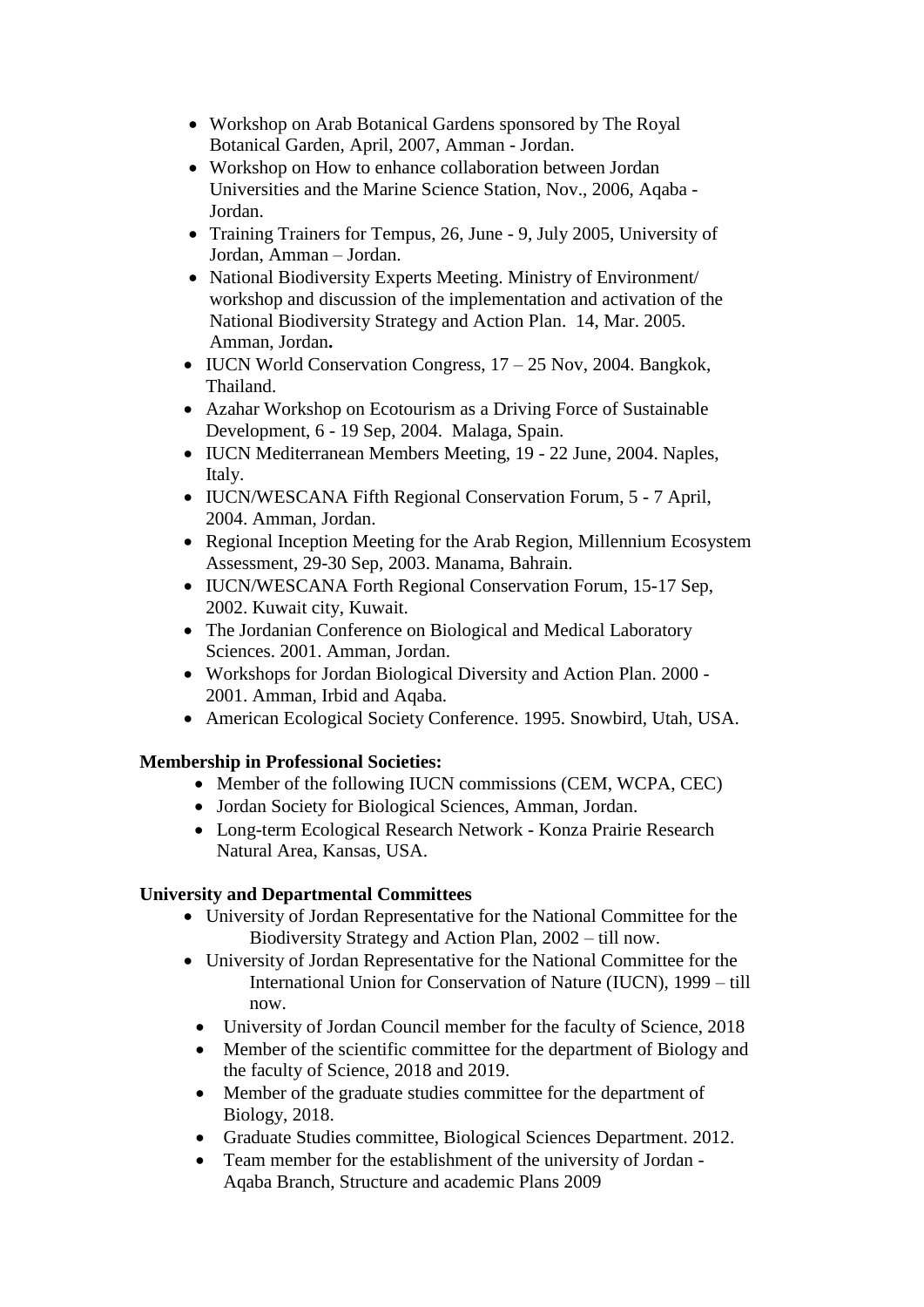- Graduate Studies Committee of Faculty of Science, University of Jordan, 2006, 2010.
- Study Plan Committee of Faculty of Science, University of Jordan.
- Graduate Studies Committee of the Biological Sciences Department, University of Jordan, 2006.
- General Biology Review Committee of the Biological Sciences Department, University of Jordan.
- Study Plan Committee of the Biological Sciences Department, University of Jordan.
- Safety and Building Maintenance of the Biological Sciences Department, University of Jordan.
- Social Activities Coordinator of the Biological Sciences Department, University of Jordan.

# **Examination and Research Advisory committees:**

- *Assessing The Ecosystem Services Of Forestry Protected Areas And The Impacts On The Local Communities In Northern Jordan .2019.* **Salsabeel Shishany.** Faculty of Graduate Studies, Department of Environmental Management, University of Jordan.
- *Agro-Morphological And Genetic Diversity Of Bottle Gourd Lagenaria Siceraria (Molina) Stabdl. Landraces In Jordan .2018.* **Azhar Ananzeh.** Department of Biological Sciences, Yarmouk University.
- Examination Committee, **Master Thesis**. *Ecological Impacts of Industrial Yeast Waste Water on Weed communities in Al-Russiefa Area, Jordan. 2013.* **Mahmoud Diab.** Deanship of Scientific Research and Graduate Studies, The Hashemite University
- Examination Committee, **Master Thesis**. *Strategic Environmental Assessment of Jordan's Nuclear Power Program. 2012.* **Jomana AL-Btoosh.** Faculty of Graduate Studies, Department of Environmental Management, University of Jordan.
- Examination Committee, **M. Sc. Comprehensive Exam**, Faculty of Graduate Studies, Department of Environmental Management and Department of Biological Sciences.
- Examination Committee, **Ph D Qualifying Exam**, Faculty of graduate Studies, Department of Biological Sciences.
- Examination Committee, **Master Thesis**. *A Study of Airborne Fungal Spores in the Atmosphere of Zarqa Area, Jordan. 2011.* **Raghda Barham.** Deanship of Scientific Research and Graduate Studies, The Hashemite University.
- Examination Committee, **Master Thesis**. *A Study of Airborne Pollen Grains in the Atmosphere of Zarqa Area, Jordan. 2010.* **Yassmin Ratrout.** Deanship of Scientific Research and Graduate Studies, The Hashemite University.
- Examination Committee, **Ph D Dissertation**. *Systematic Study of the Genus Onopordum (Asteraceae) in Jordan. 2007.* **Enas Yasin Al-Zu'abi.** Deanship of Graduate Studies, Department of Biological Sciences, University of Jordan.